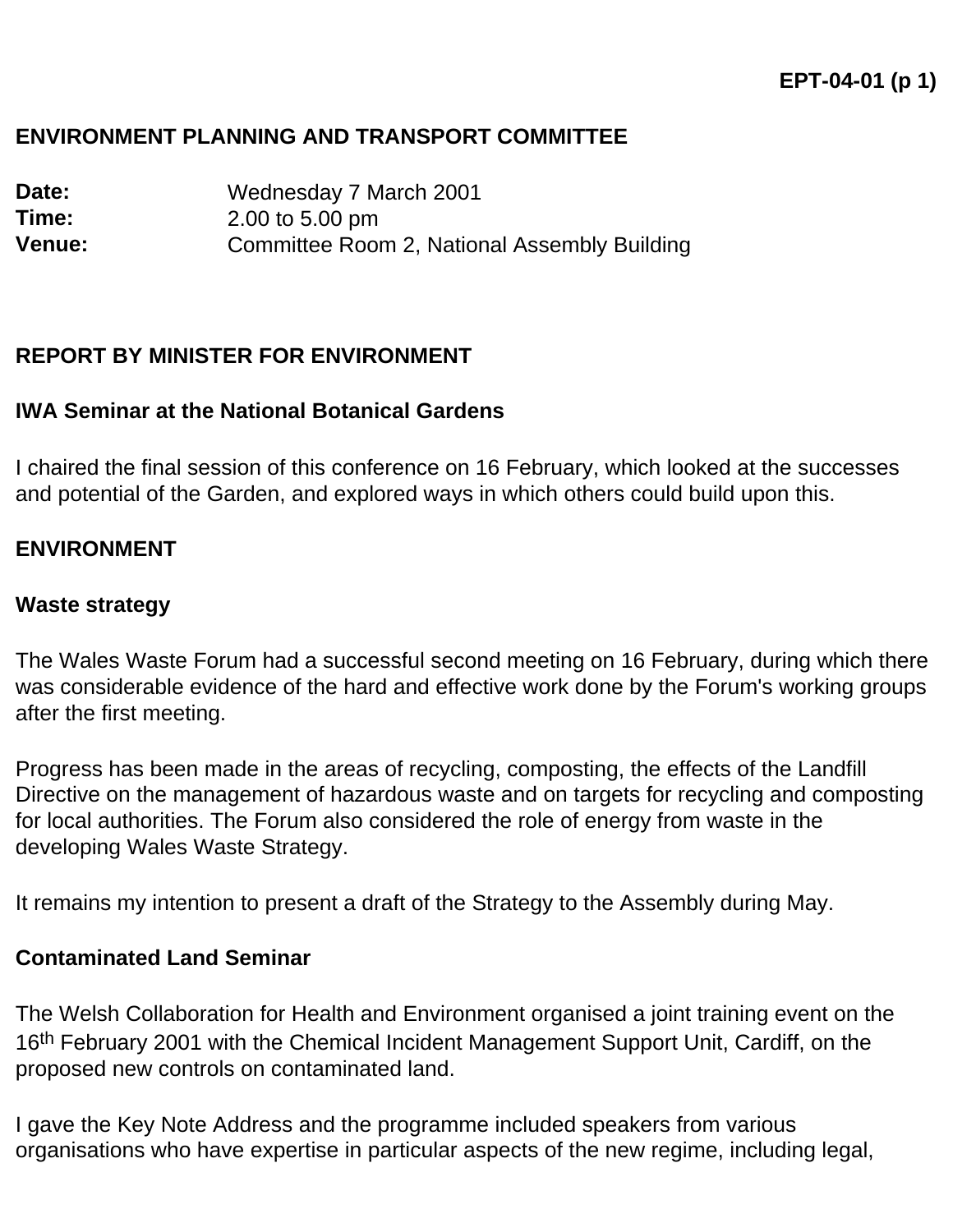toxiocological, environmental and epidemiological aspects.

The aim of the seminar was to develop an understanding of the contaminated land regime and the implications for regulators and Public Health physicians. Some sixty delegates from a wide variety of organisations attended the event.

# **PLANNING**

# **Offshore Energy**

The Secretary of State for Trade and Industry has issued a consultation document on a new consents process for offshore wind or water driven generating stations, and is seeking views on the appropriate way forward. The reason for the review of the consents process is to rationalise and simplify the consents process and comply with the requirements of the European Community Directive 85/337/EEC, as amended by Directive 97/11/EC (the "EIA Directive"). The Assembly has been fully involved in the process leading to the launch of this consultation, and will continue to ensure that Welsh interests are fully taken into account during the analysis of responses, decision-making on the way forward and implementation.

Responsibility for statutory consent for all power stations with a generating capacity in excess of 50 MW rests with the Department of Trade and Industry (DTI); for those onshore power stations of 50 MW or less responsibility lies with local planning authorities. The consultation paper suggests bringing all proposals for offshore power stations of 50 MW or less but over a threshold (to be fixed – 1 MW is suggested) within the same procedure with DTI determining consent in England and Wales.

In addition to this new requirement for consent under section 36 of the Electricity Act 1989 the totality of such developments will still be subject to various other consents operating in the offshore environment, include those under the Food and Environment Protection Act 1985 and the Coast Protection Act 1949. Planning permission from the relevant local planning authority will probably be required for the onshore development.

The National Assembly is to issue the consultation document in Wales seeking views first and foremost on the proposed consents process but also on the role it might play in the consent process for applications in Welsh territorial waters. In particular, the potential benefits and/or disadvantages of the Assembly having responsibility for consent, for example, for schemes if between 1MW and 50 MW in its territorial waters.

# **Planning Policy Wales**

Following the EPT Committee's agreement, Draft "Planning Policy Wales" issued on 27 February for a 2-month period of public consultation. All AMs have been sent a hard copy of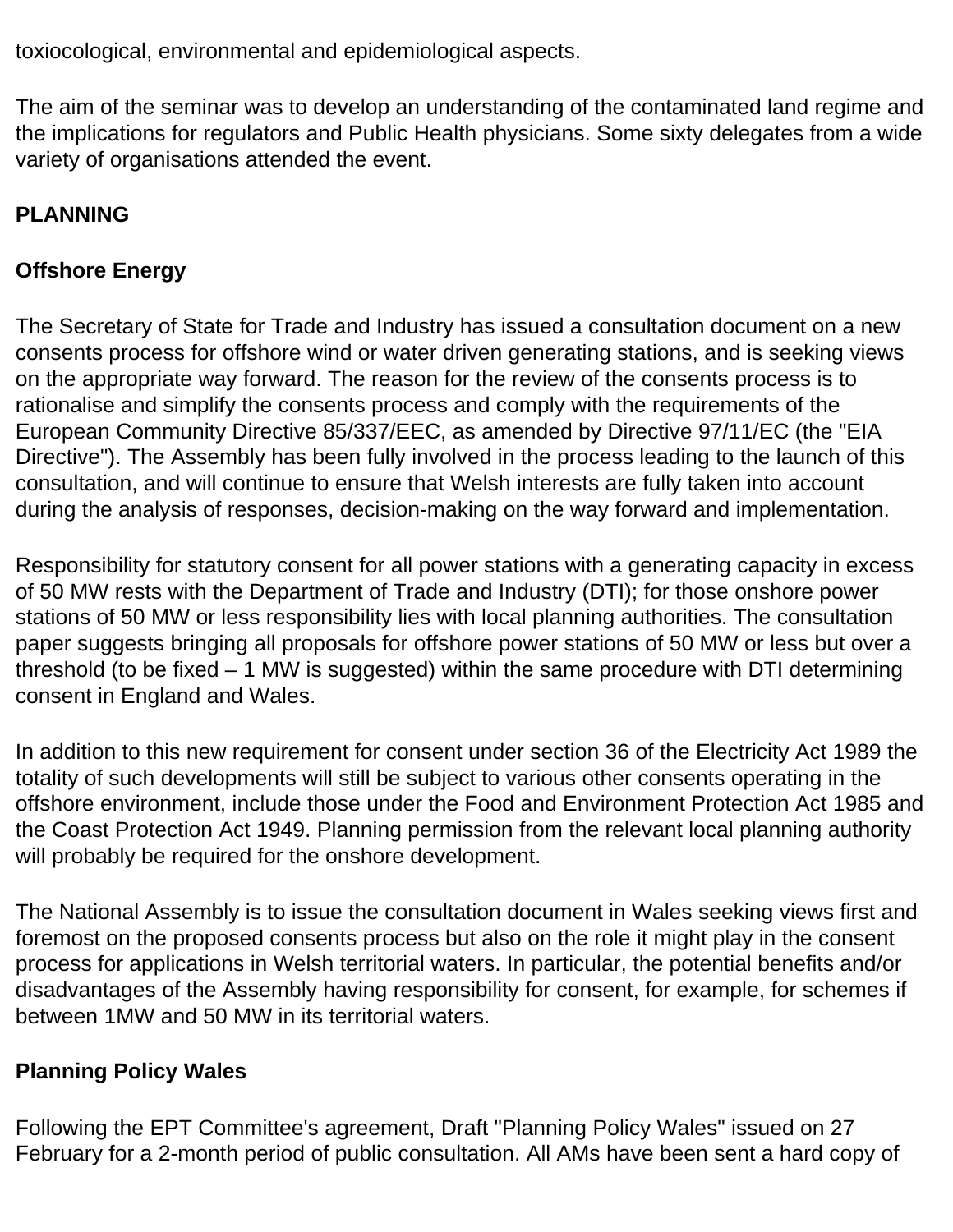the document, which is also available on the Assembly's web site. Members' further contributions to the consultative process are welcomed.

# **Presentation on Sand Dredging**

The presentation on Sand Dredging was held at the Guildhall, Swansea on 16 February for the benefit of local MPs, AMs and councillors who had missed the original presentation at the Assembly office, Cardiff Bay in November 2000. It illustrated the techniques used to monitor the hydrographics of the Bristol Channel in relation to the marine dredging for aggregates.

# **Royal Institute of Chartered Surveyors Inaugural Welsh Property Conference**

I gave the Keynote Speech at the first conference of this type organised by the recently established RICS in Wales on 20 February.

The conference covered a number of current professional topics including a discussion on the position with regard to the 'roll-out' of European Objective One grant funding.

## **TRANSPORT**

## **Transport Framework - Consultation**

A consultation paper in respect of the draft Transport Framework, based on the paper endorsed by Committee on 29 November, is currently in preparation for issue on 21 March. Members will receive their own copy of the consultation paper direct. The consultation period will run to 18 May. Constructive contributions will be welcomed to help inform the development of the Framework document in the coming months.

A summary of the responses received to the consultation will be passed to the Committee to help with their review of public transport.

A plenary debate on the draft Transport Framework is scheduled for 5 April.

## **Pan-Pembrokeshire Greenways Project**

On 22 February I launched the Pan-Pembrokeshire Greenways Project at Manorbier. Greenways is a project that seeks to promote sustainable recreational transport for all, throughout Pembrokeshire.